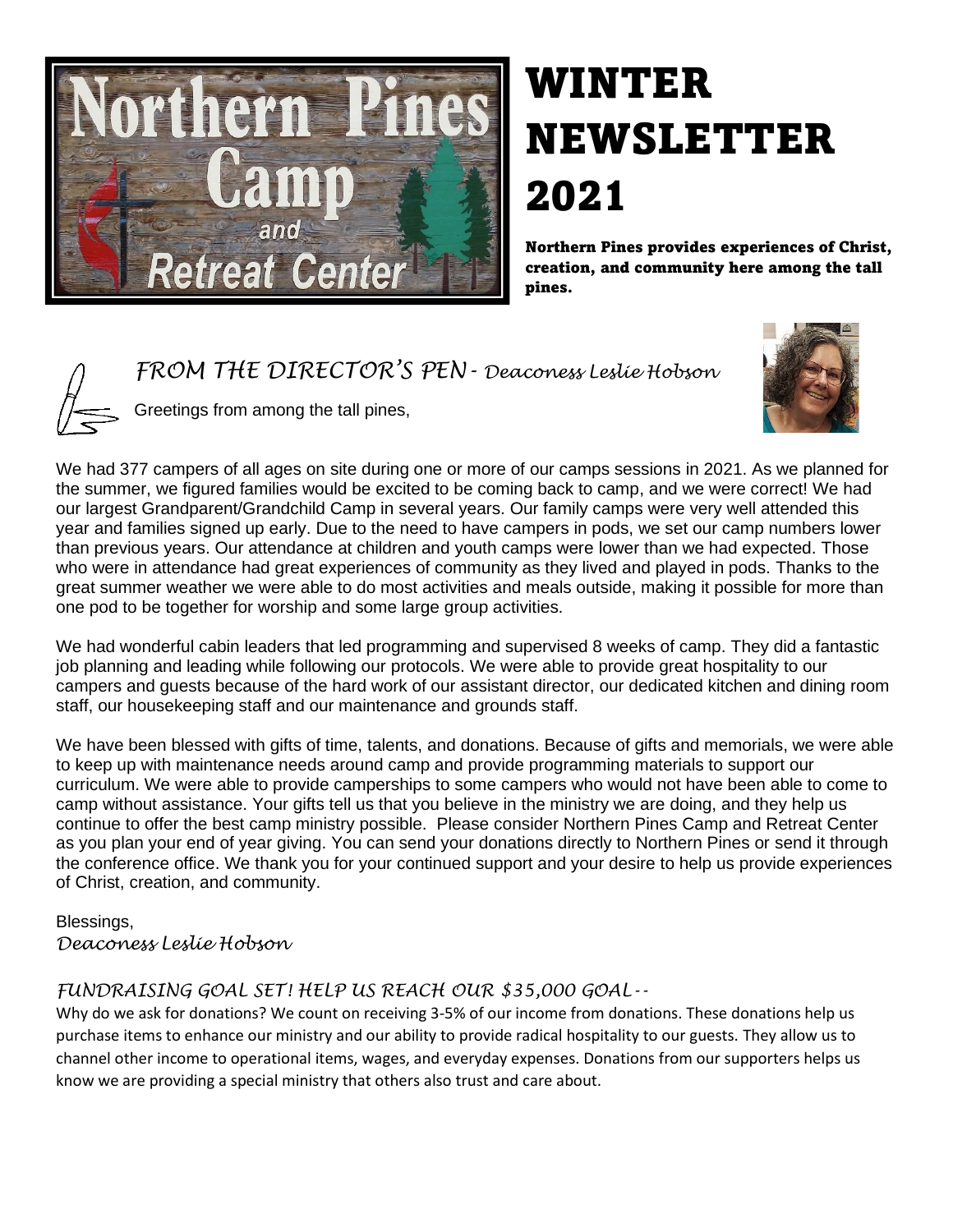## 2022 Wish List – Donations may be given to help purchase items or the items may be donated to the camp

40 hp motor for our pontoon or larger New to us ski boat and motor/ or a new motor for our ski boat Pontoon trailer Wooden picnic tables 15 passenger van to transport campers to offsite activities Donations to help pay for creation of a road and a path on the new property Hammocks for Hammock Heaven

Contact Leslie Hobson at Northern Pines Camp and Retreat Center, 218-732-4713, to ask questions or discuss a donation.

# TO OUR VOLUNTEERS

Volunteer deans and staff are so important to the camping ministry, especially in 2021 when we were short-staffed. Volunteers made it possible to make camp improvements in a year when we did not have funds for many of our projects. We are very grateful to those who shared their time, talents, energy, and skills to help the camp provide amazing camp experiences and a safe, welcoming space for our guests and campers.

Bob Ford Tyler Leikvoll Carl, Cassie, Zane, Bram Jacobi Garry Nelson Janet and Gary Johnson John Larson Richard Dykoski

Thank<br>You

 $\sum_{i=1}^{n}$ 

Our volunteer camp deans: Michael Solberg Rev. Marianne Ozanne Rev. Amanda Larsen Garry and Bonnie Nelson Robyn Vitch Dan and Rachel Burnett Patsy and Lizzie Bellman

Ernie Parker Mark and Trish Grimes Keith and Cheryl Broady Randy and Rose Easter Robert Ferdinandt

PLAN NOW FOR SPRING WORK DAYS—We will be offering work days at the end of April and in May. You can come help for a day or stay on site and work for a few days. We plan to reroof the pavilion, paint cabins, and clean the grounds as we prepare for summer camp. If you wish to volunteer at camp, call us at 218-732- 4713 to let us know when you are available.







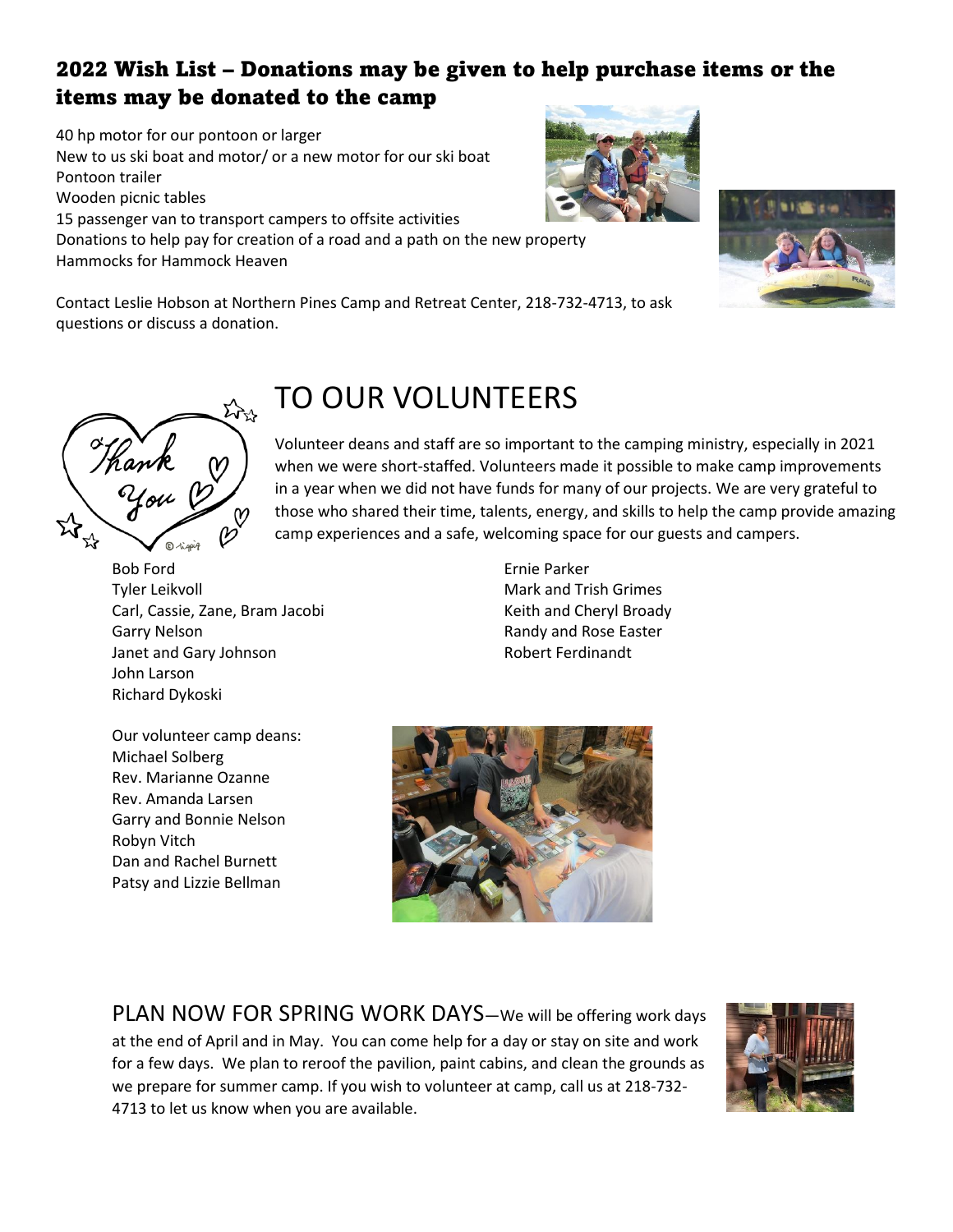

### **TO ALL OF OUR GENEROUS DONORS! YOUR GIFTS ARE SO IMPORTANT TO OUR CAMPING MINISTRY.**

Beth Artmann Breanne/Erik Blomquist Bonnie Boots Aaron/Denise Buesing DeeDee Burns Peggy Cooper Lori Cossitt Richard and Karen Dykoski Don and Helen Eslinger Paul and Stephenie Goecke Al Gross, in memory of Barb Gross Thomas/Marie Hass Holly Haugen Hedeen Charitable Fund Jeff and Arlys Hess Steve and Leslie Hobson Nancy Ireland

Carl, Cassie, Zane, Bram Jacobi Will/Peggy Line Garry and Bonnie Nelson Rev. Andrew Petter Sue Sattler Monica Simmons Nancy Stephenson Patti Wayman Hubbard Methodist Women Nashwauk UMC Pengilly UMC Perham UMC Sauk Centre UMC Gift of 2 benches in memory of Sean Carroll Funds in memory of Sean Carroll for our wish list items

### We are ready to hire our summer cabin leaders!

We are looking for cabin leaders for our 2022 season. Cabin leaders provide leadership for all camp activities, such as worship time, water sports, game time, crafts, and small groups. Cabin leaders sleep in the treehouses or cabins providing supervision for the campers. Campers range in age from 6-16 and includes campers 16 and over who have developmental delays. Staff typically have 24-36 hours off each

weekend and a short break each day. Cabin leaders have 2 weeks of training before beginning 8 weeks of camp. Cabin leaders should enjoy outdoor activities, be able to lead a lesson such as crafts or a Bible study, have a Christian background and desire to share their faith, be responsible, be able to follow

directions, have to ability to relate to youth and adults in a positive manner and understand the developmental needs of children and youth. A full job description is available from the camp director. Call Leslie at 218-732-4713 if you have questions about the position. Applications are available online at www.campminnesota.org

Cabin leaders should be at least 18 years old (can hire a 17-year-old if they are very mature.)

We are also looking for volunteers to assist cabin leaders during Christian Friendship Camp (camp for people with developmental delays) and Mini Camps (for 6–9-year-